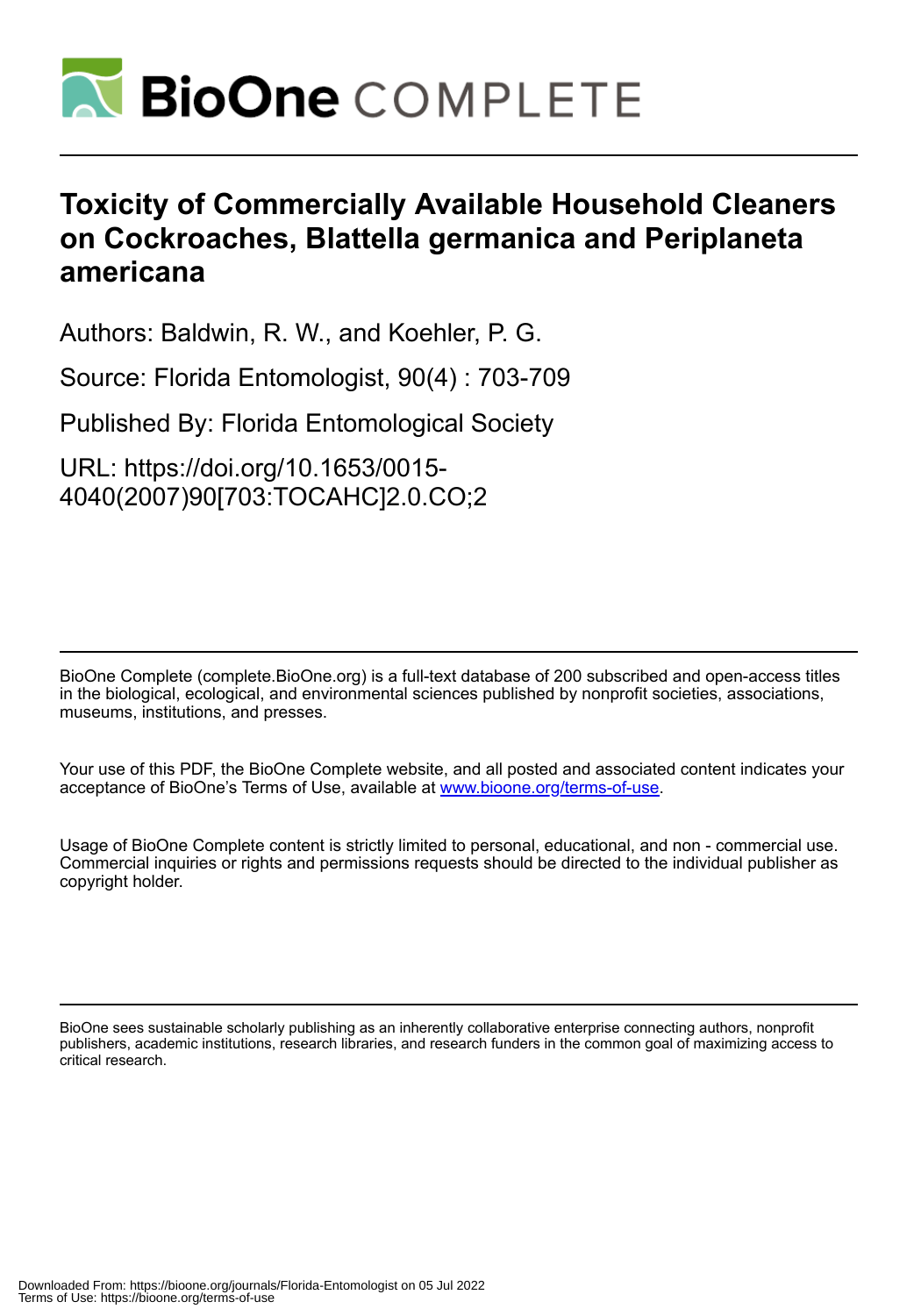# TOXICITY OF COMMERCIALLY AVAILABLE HOUSEHOLD CLEANERS ON COCKROACHES, *BLATTELLA GERMANICA* AND *PERIPLANETA AMERICANA*

R. W. BALDWIN\* AND P. G. KOEHLER University of Florida, Department of Entomology and Nematology, Building 970, Natural Area Drive, Gainesville, FL 32611, U.S.A.

\*Author for correspondence

#### **ABSTRACT**

Experiments to determine the toxicity of commercially available dishwashing liquids (Palmolive®, Dawn® and Joy®) and household cleaners (409®, Fantastik®, Fantastik® Orange, Dawn® Power Dissolver, and Greased Lightning®) against cockroaches were conducted with two application techniques, spray and immersion. All brands and formulations of dishwashing liquids and cleaners tested were equally as toxic to adult German cockroaches, *Blattella germanica* (L.), achieving 92-100% mortality at 1% dishwashing liquid solution and 83-100% mortality with 100% cleaner solution via an immersion application. The Palmolive® dishwashing liquid  $LC_{50}$  was 0.54% against adult German cockroaches with a spray application and 0.56% with an immersion application. Contact sprays were not effective against adult American cockroaches, *Periplaneta americana* (L.). However, dishwashing liquid immersion applications resulted in a 0.24% LC $_{50}$ . Mortality of German cockroach nymphs compared to adults was tested by contact spray and immersion applications of Palmolive® dishwashing liquid. Mortality of nymphs and adults by immersion were equal with 94-100% nymphal mortality and 97-100% adult mortality at a 1.4% dishwashing liquid concentration. Upon immersion in the dishwashing liquid solution, German cockroaches arched their abdomen and air bubbles were observed escaping from the abdominal spiracles. Cockroaches were unable to remain at the surface of the solution and sank to the bottom of the container within 30 seconds of immersion.

Key Words: German cockroach, American cockroach, insecticides, low toxic, soap, toxicity, fatty acid salts

#### RESUMEN

Para determinar la toxicidad de los liquidos comerciales disponibles para lavar trastes (Palmolive®, Dawn® y Joy®) y los liquidos limpiadores usados en la casa (409®, Fantastik®, Fantastik® Orange, Dawn® Power Dissolver y Greased Lightning®) contra las cucarachas, se realizaron varios experimentos con técnicas de aplicaciónes por rocio y de inmersion. Todas las marcas y formulaciones de liquidos para lavar trastes probadas fueron igualmente tóxicos contra los adultos de la cucaracha alemana, *Blattella germanica* (L.), produciendo una mortalidad de 92-100% usando una solución del liquido para lavar trastes de 1% y una mortalidad de 83-100% usando una solución de 100% del los liquidos limpiadores en aplicaciones de inmersión. La CL<sub>50</sub> para el liquido para lavar trastes, Palmolive®, fue  $0.54\%$  contra la cucaracha alemana en aplicaciones por rocio y 0.56% en las aplicaciones de por inmersión. Las asperciones de contacto no fueron efectivas contra la cucaracha americana, *Periplaneta*  $\alpha$ *americana* (L.). Sin embargo, la inmersión en liquido para lavar trastes resulto en una  $CL_{\text{so}}$ de 0.24%. La mortalidad de las ninfas de la cucaracha alemana comparada con los adultos fue evaluada con aplicaciones del liquido para lavar trastes Palmolive® asperjadas de contacto y de inmersion. La mortalidad de las ninfas y adultos por inmersión fue igual con 94- 100% de mortalidad en la ninfas y 97-100% de mortalidad en los adults en pruebas de liquido de lavar trastes a una concentración de 1.4%. Al sumergir las cucarachas alemanas en una solución liquido para lavar trastes, se doblaron sus abdomenes hacia arriba y burbujas de aire escaparon de sus espiraculos abdominales. Las cucarachas no pudieron mantenerse en la superficie de la solución y estas se hundieron al fondo de la recipiente entre los 30 segundos después de sumergirlas.

Concern over health implications from the use of residual and broadcast spray treatments for management of German and American cockroaches, *Blattella germanica* (L.) and *Periplaneta americana* (L.), respectively, in sensitive environments has prompted research on insecticides with low mammalian toxicity. For more than 200 years, soaps, especially potassium salts, otherwise known as soft soaps, have been reported to exhibit insecticidal properties. Most of the research has been conducted on soft-bodied arthropods such as whiteflies (Butler et al. 1993; Javed & Matthews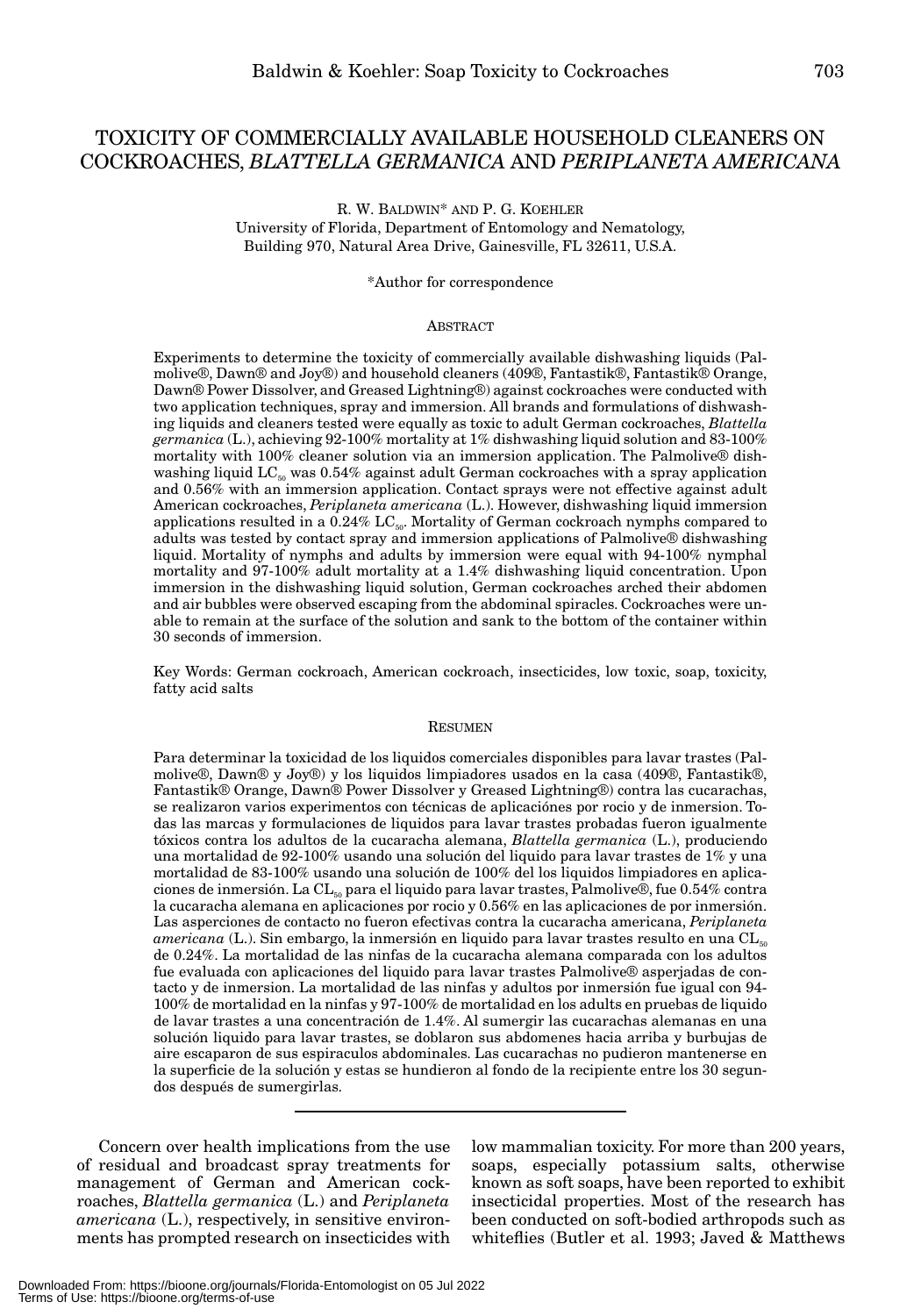2002), aphids (Fournier & Brodeur 2000; Fulton 1930; Pinnock et al. 1974), scales (Riehl & Carman 1953), mites (Osborne 1984), thrips (Oetting & Latimer 1995), and mealybugs (Lindquist 1981). In the 1920s and 1930s, the effects of soaps were studied on heavily sclerotized insects such as Japanese beetles (van der Meulen & Van Leeuwen 1929), Harlequin bugs (Fulton 1930), and Colorado potato beetles (Fulton 1930). The discovery of pesticides, such as DDT in 1939, slowed research on the insecticidal properties of soaps. Soaps did not experience a resurgence in scientific literature until the 1970s and 80s where they were used against various plant pests (Pinnock et al. 1974; Puritch 1975; 1978; Osborne & Henley 1982). Abbasi et al. (1984) demonstrated that commercially available soaps were toxic to crickets and American cockroaches. Szumlas (2002) documented avoidance behavior and toxicity to German cockroaches when sprayed with Dawn Ultra® dishwashing liquid. Currently, soaps, including potassium salts of fatty acids, are considered to be insecticides, acaricides, herbicides, and algaecides (US EPA 1992). Soaps are considered food substances; therefore, are generally recognized as safe by the Food and Drug Administration (FDA) (US EPA 1992).

Soaps and detergents should be more extensively investigated for use in sensitive environments. Comparative toxicity of household cleaners and dishwashing liquids for important pests, such as cockroaches, would provide valuable and useful information for pest managers. The purpose of this study was to determine knockdown and mortality of German and American cockroaches after exposure to commercially available household dishwashing liquids and cleaners with different application methods.

# MATERIALS AND METHODS

#### Insects

*Blattella germanica* and *P. americana* were reared in plastic tubs with harborages. Dry food (Lab Diet 5001 rodent Diet, PMI Nutrition International, Inc., Brentwood, MO) and water were provided *ad libitum*. Cockroaches were maintained at  $23.6 \pm 2.5^{\circ}$ C and  $51 \pm 16\%$  RH with a photoperiod of 12:12 (L:D). Adult males of *B. germanica* and *P. americana*, and gravid females of *B. germanica* were removed from the colony with featherweight forceps, separated by sex, and held in separate cloth-covered Mason glass jars (0.946 L) with food and water. Cloth covers were held in place by rubber bands. Adult males were removed from the colony within 24 h of the trial for which they were utilized. Adult females were discarded after their ootheca hatched and second and third instars were held until use in a trial. At no point in this study were the cockroaches anesthetized.

#### Immersion Assay

A modified Cornwell immersion technique was used to test the toxicity of a variety of commercially available dishwashing liquids and household cleaners (Cornwell 1976). The polyvinyl chloride (PVC) immersion apparatus ( $15 \times 10$  cm diam.) was coated with a 1:1 mixture of petroleum jelly/mineral oil within approximately 5 cm of the upper interior rim to prevent cockroaches from escaping. The lower end of the apparatus was covered with nylon mesh (Intex strainer, Reaves and Co., Durham, NC) held in place by a rubber band. Cockroaches were removed from the holding jar and placed into the immersion apparatus. The fluid level in the reservoir came to just below the petroleum jelly coating to ensure that the cockroaches would be fully wetted. The apparatus was lowered into the solution then gently shaken to ensure that all cockroaches were immersed. The apparatus was lifted from the reservoir after the 30-s immersion and allowed to drain for 15 s. The cockroaches were removed with featherweight forceps to clean, cloth-covered jars containing food, water, and harborage as previously described.

#### Dishwashing Liquid Concentration Assay

Adult male German cockroaches were used to test the toxicity of Palmolive® Green Apple dishwashing liquid (product no. 47937) (Colgate-Palmolive, New York, NY). The dishwashing liquid was mixed at 0.33, 0.7, and 1.4% (vol:vol) with tap water for a total volume of 400 mL. Tap water was selected as the untreated control and as the mixing agent as it is the most likely solvent a homeowner would use. Dishwashing liquid solutions were stirred for 30 s. Foam was skimmed from the liquid surface prior to trial. Solutions were mixed at ambient temperature and a fresh solution was mixed for each repetition.

### Time to Knockdown Assay

Six replicates of 10 adult male German cockroaches were run at 0.33 and 0.7%, while 11 replications of 10 male adults were run at 1.4%. Cockroaches were immersed for 30 s. Percent knockdown immediately after immersion and mortality at 1, 3, and 24 h were recorded. Knockdown was the inability of the cockroach to right itself immediately after exposure, and mortality was no response to probing at the specified observation interval. The immersion apparatus, mesh, and reservoir were each emptied and triple rinsed with tap water between each trial.

#### Life Stage Assay

The relative toxicity of Palmolive® Green Apple dishwashing liquid (product no. 47937) was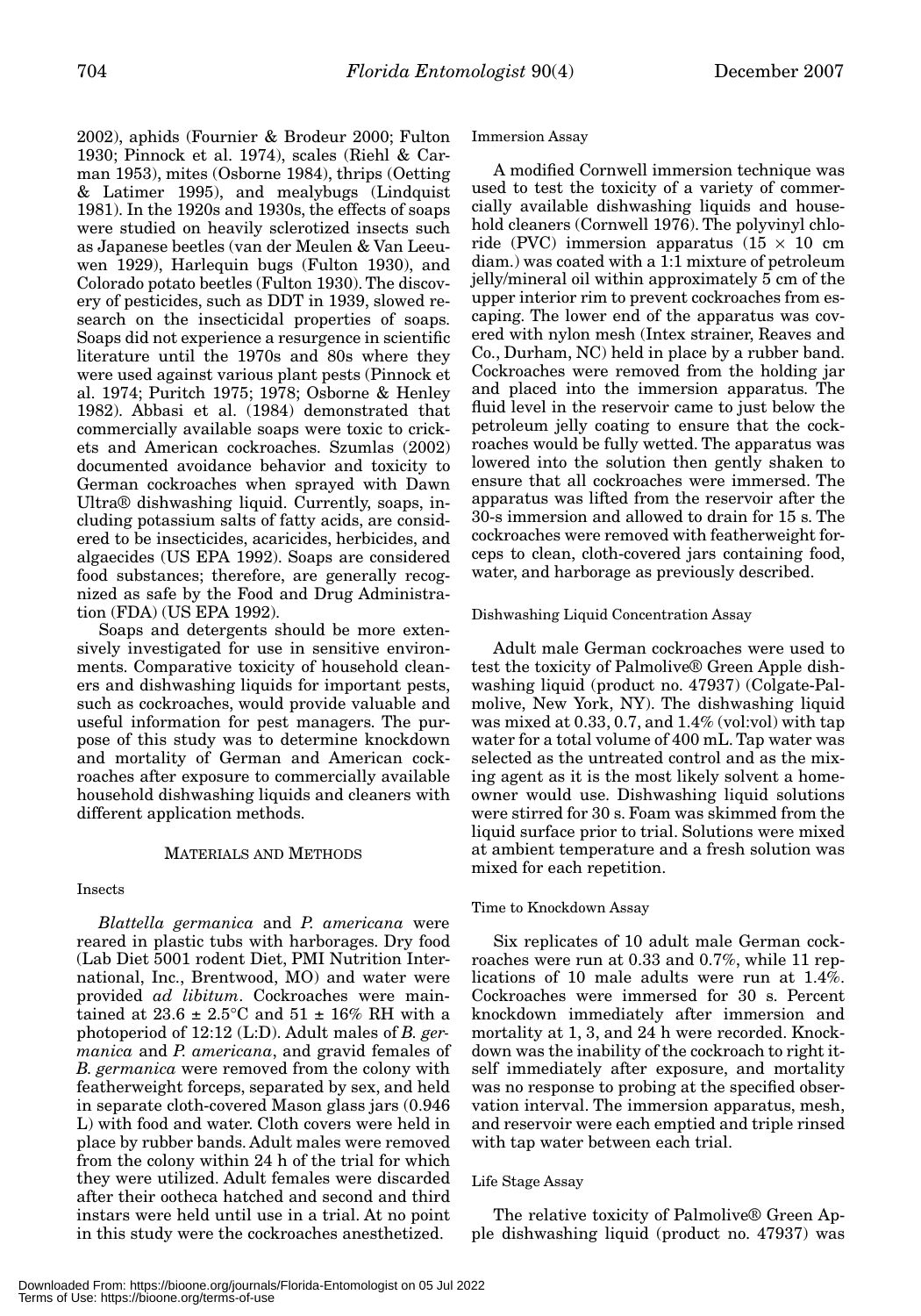tested on German cockroach nymphs and adult males. Five replications of early instars  $(n = \text{ten})$  $2<sup>nd</sup>$  and  $3<sup>rd</sup>$  instars) and adults ( $n = 10$  males) each were tested at 1.4% dishwashing liquid concentration. Nymphs were tapped into the immersion apparatus; adults were removed with featherweight forceps.

#### Dishwashing Liquid Formulation Assay

The toxicities of 3 formulations of Palmolive® dishwashing liquid, (product nos. 356140, 47937 and 359140), and 1 formulation each of Joy® (product no. 36045) (Proctor and Gamble, Cincinnati, OH), and Dawn® (product no. 33154) (Proctor and Gamble) were compared at a concentration of 1.0%. Five replications of 5 adult male German cockroaches were tested.

# Modified Immersion vs. Spray Application of Dishwashing Liquid and Household Cleaners

The Cornwell immersion technique (Cornwell 1976) was compared with an airbrush spray technique with Palmolive® Green Apple (product no. 47937) and household cleaners. The household cleaners tested were Formula 409 (product no. 00628) (Clorox Co., Oakland, CA), Fantastik (product no. 10294), Fantastik Orange Action (product no. 18292) (S.C. Johnson and Son, Inc., Racine, WI), Dawn Power Dissolver (product no. 376320) (Proctor & Gamble, Cincinnati, OH), and Greased Lightning (product no. 19853) (A & M Cleaning Products, Inc., Clemson, SC).

Adult male German cockroaches and adult male American cockroaches were tested by immersion and spray application methods at 0.05, 0.1, 0.2, 0.4, and 0.8% concentrations of Palmolive® (47937), and 100% concentration of the cleaners except Dawn Power Dissolver which, due to its viscosity, was tested at 50% concentration. Dishwashing liquid solutions and cleaners, 100 mL each, were prepared in plastic deli cups (473 mL) and cockroaches were immersed by a modification of the previously described method that included a PVC compression couplet (Size 50-2, American Value, Greensboro, NC) with one end fitted with nylon mesh (M-D Building Products, Greensboro, NC) as the immersion apparatus.

In the airbrush technique, the cockroaches were placed into a petroleum jelly/mineral oil rimmed deli cup (473 mL) which was placed on a  $10 \times 10$ -cm square. The airbrush well was filled with 2 mL of solution and the line purged of air. The airbrush (Paasche Type H, Chicago, IL) was calibrated to distribute 2 mL of water in 10 s. The solution was sprayed over the entire square and deli container in a zigzag pattern. This amount of solution allowed for runoff with minimal pooling. Sprayed cockroaches were transferred to clean deli containers (236.6 mL) with filter paper sub-

strate, food and water. Five replications of 5 cockroaches were made for each spray treatment.

# Analysis

Abbott's formula (Abbott 1925) was used to adjust knockdown and treatment mortality for control mortality. Normality was tested with the Shapiro-Wilk test  $(P = 0.05)$  and non-normal data were ranked.

The percent knockdown and mortality of cockroaches in the immersion assay were analyzed by ANOVA. When *P*-values were significant, means were compared by Student Newman-Keuls test  $(\alpha = 0.05)$ . Time observations were analyzed by a two-way ANOVA where time after treatment and dishwashing liquid concentration were the main effects. Knockdown and nymph mortality were analyzed by a student's *t*-test. ANOVA was used to determine variability between dishwashing liquid formulations.

 $LC<sub>50</sub>$ s were estimated by probit analysis for each cockroach species and application type (immersion and spray) in the modified toxicity trial. Significant differences in the probit analyses were determined by non-overlap of the 95% confidence intervals (CI). Cockroach mortality data were analyzed by a two-way analysis of variance when application method and concentration of dishwashing liquid were the main effects. When *P*-values were significant, means were compared with Student Newman-Keuls test  $(\alpha = 0.05)$ .

Knockdown and mortality by household cleaners were analyzed by a three-way analysis of variance with cleaner, application type, and species as the main effects. Significant interactions  $(P \leq$ 0.05) were analyzed by a two-way analysis of variance with cleaner and species as the main effects for each application technique. Means were separated by Student Newman-Keuls test ( $\alpha = 0.05$ ). All data analyses were performed with SAS® (P < 0.05; SAS Institute 2001).

#### RESULTS

Cockroaches exhibited escape behavior when submerged in the dishwashing liquid solutions. Submerged cockroaches arched their abdomens, lifted their wings, and sank to the bottom of the container (Fig. 1). After a few seconds, air bubbles escaped from spiracles. Cockroaches in the water controls did not exhibit this behavior and remained at the surface.

#### Immersion of German Cockroaches

Palmolive® Green Apple dishwashing liquid concentration was the only significant main effect for both knockdown  $(F = 24.67, df = 2; P < 0.0001)$ and mortality ( $F = 18.94$ ;  $df = 2$ ;  $P < 0.0001$ ) of German cockroaches (Table 1). There were no sig-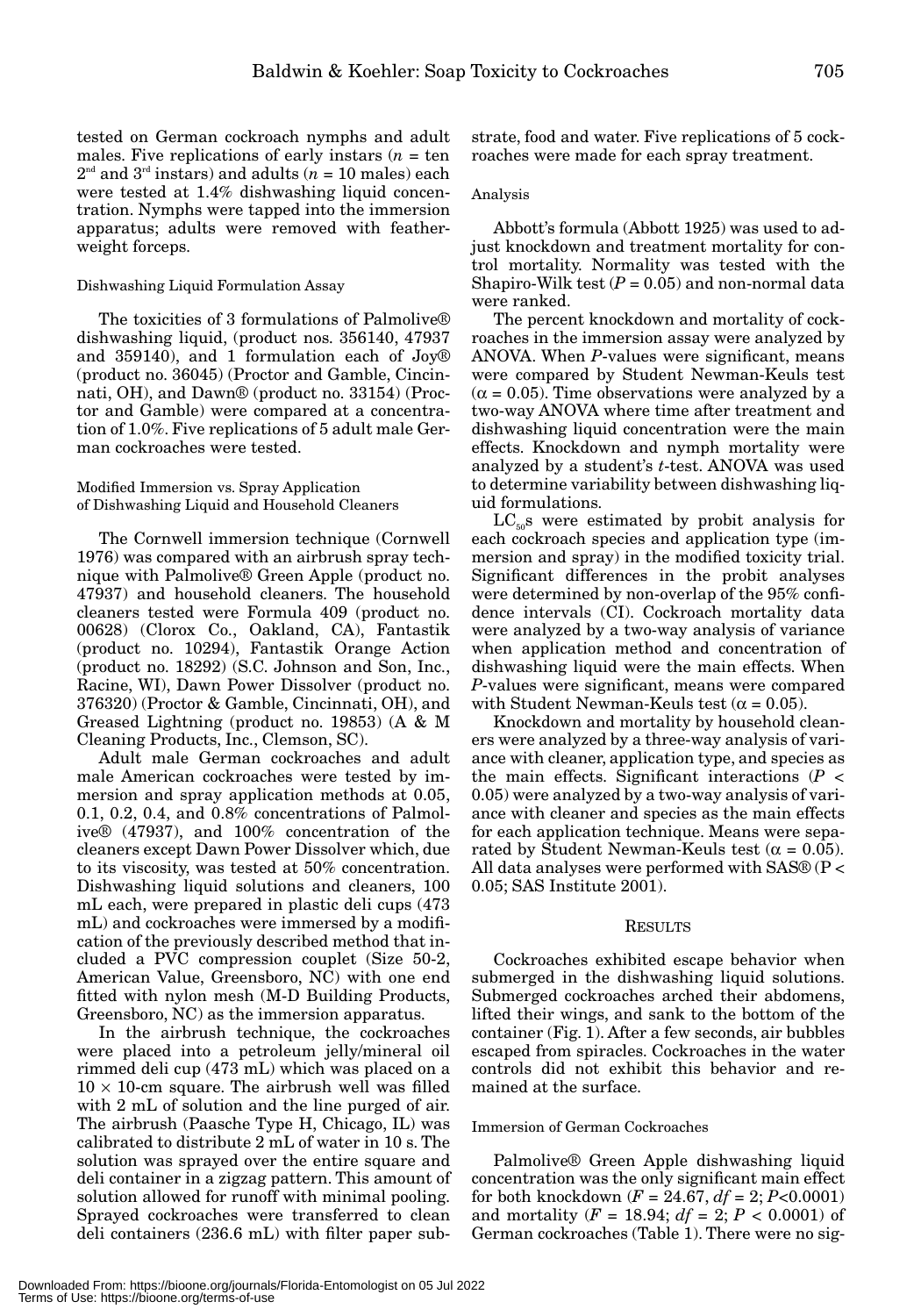

Fig. 1. German cockroach, *Blattella germanica*, posture following a 30 s exposure to 1.4% Palmolive® green apple dishwashing liquid.

nificant differences in cockroach knockdown or mortality between observation times nor was there a significant interaction between time and concentration.

There were no significant differences in knockdown  $(t = 1.67; P = 0.1120)$  or mortality  $(t = 1.14;$ *P* = 0.2689) when comparing nymphs to adult male German cockroaches. Mean knockdown for nymphs was  $98.89 \pm 1.11\%$  and for adult males was 94.32  $\pm$  2.16%. Mean mortality was 98.98  $\pm$ 1.02% for nymphs and  $96.13 \pm 2.16\%$  for adult males. There were no significant differences between dishwashing liquid formulations for knockdown or mortality (Table 2).

#### Immersion versus Spray Applications

German cockroaches immersed in Palmolive dishwashing liquid, showed no significant interaction between application method and dishwashing liquid concentration. When knockdown was the response variable, the main effects, application method ( $F = 11.16$ ,  $df = 1$ ,  $P = 0.0018$ ) and dishwashing liquid concentration  $(F = 23.90, df =$  $4, P = \langle 0.0001 \rangle$  were significant. When mortality was the response variable, the main effects, application method ( $F = 5.40$ ,  $df = 1$ ,  $P = 0.0253$ ) and dishwashing liquid concentration  $(F = 30.05, df =$  $4, P = <0.0001$ ) also were significant (Table 3).

American cockroaches immersed in Palmolive dishwashing liquid, showed a significant interaction between application method and dishwashing liquid concentration for knockdown  $(F =$ 24.86,  $df = 4$ ,  $P = \langle 0.0001 \rangle$  and mortality ( $F =$ 13.16,  $df = 4$ ,  $P = <0.0001$ ). Spraying did not knockdown or kill American cockroaches at any dishwashing liquid concentration.

The immersion of American cockroaches resulted in the highest knockdown (100%) and mortality  $(84.00 \pm 4.00\%)$ . The airbrush spray application was the least effective application method, achieving  $0\%$  knockdown and only  $8.00 \pm 4.90\%$ mortality of American cockroaches at the highest dishwashing liquid concentration of 0.8%.

The  $KD_{50}$ s, concentration required to knockdown 50% of the test population, were lower than the  $LC_{50}$ s, concentration required to kill 50% of the test population, for both the spray  $(KD_{50} =$ 0.3655%, LC<sub>50</sub> = 0.5399%) and immersion (KD<sub>50</sub> = 0.1666%, LC<sub>50</sub> = 0.5602%) applications for German cockroaches. There was no significant difference between application types for German cockroach mortality although it took a significantly lower dishwashing liquid concentration to achieve knockdown with the immersion application. When compared with the concentration needed to achieve  $LC_{50}$  for German cockroaches  $(LC_{50} = 0.56\%)$ , it took a significantly lower concentration of dishwashing liquid to achieve  $LC_{50}$ for American cockroaches using the immersion application  $(LC_{50} = 0.24\%)$  (Table 4).

When comparing the toxicity of household cleaners, there was no significant three-way interaction between cleaners, application type, and species for knockdown or mortality. Interestingly, the only significant interaction was between species and application type  $(F = 12.56, df = 1; P =$ 0.0007) and the only significant main effects were species  $(F = 10.99, df = 1; P = 0.0014)$  and application type  $(F = 12.56, df = 2; P < 0.0001)$ . For both knockdown and mortality, the combined variable species-application type and cleaner became the main effects for a two-way analysis of variance where the interaction was not significant. The combined variable species-application type was significant for knockdown ( $F = 29.7$ ,  $df = 3$ ;  $P =$  $(0.0001)$  and mortality ( $F = 12.04$ ,  $df = 3$ ;  $P = 12.04$ 

TABLE 1. PERCENT KNOCKDOWN AND MORTALITY OF ADULT GERMAN COCKROACH MALES WHEN EXPOSED TO PALMO-LIVE® DISHWASHING LIQUID BY IMMERSION.

| Palmolive® Green Apple | $\boldsymbol{n}$ | $\%$ Knockdown $\pm$ SE | % Mortality $\pm$ SE        |
|------------------------|------------------|-------------------------|-----------------------------|
| $0.33\%$               | 60               | $11.67 \pm 6.54$ a      | $10.48 \pm 6.21$ a          |
| $0.7\%$                | 60               | $98.25 \pm 1.75$ b      | $85.00 \pm 15.00 \text{ b}$ |
| $1.4\%$                | 110              | $96.26 \pm 2.09$ b      | $96.26 \pm 2.09$ b          |

Means within a column followed by the same letter are not significantly different (*P* < 0.05, Student Newman-Keuls test SAS Institute 2001). Abbott's formula (1925) was used to correct for control mortality of 2.5% for both knockdown and mortality.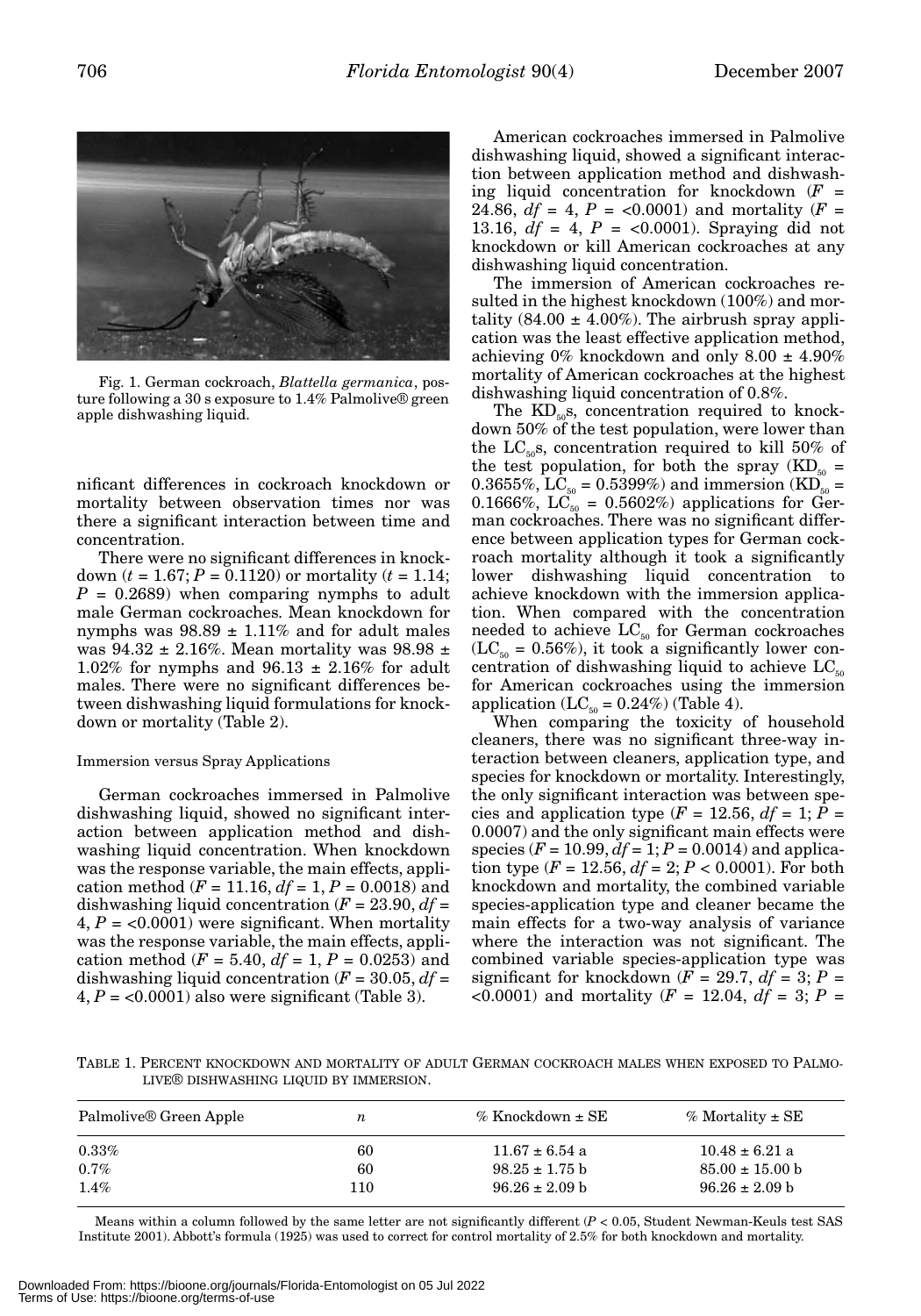| Soap formulation                   | n  | $\%$ Knockdown $\pm$ SE | % Mortality $\pm$ SE |
|------------------------------------|----|-------------------------|----------------------|
| Palmolive® Green Apple (47937)     | 25 | $100.00 \pm 0.00$       | $100 \pm 0.00$       |
| Palmolive® Anti-Bacterial (359140) | 25 | $95.83 \pm 4.17$        | $96 \pm 4.00$        |
| Palmolive® Original (356140)       | 25 | $100.00 \pm 0.00$       | $100 \pm 0.00$       |
| Dawn® Plus Ultra (33154)           | 25 | $100.00 \pm 0.00$       | $100 \pm 0.00$       |
| Lemon Joy $\mathcal{D}(36045)$     | 25 | $100.00 \pm 0.00$       | $.96 \pm 4.00$       |

TABLE 2. PERCENT KNOCKDOWN AND MORTALITY OF ADULT GERMAN COCKROACH MALES WHEN EXPOSED TO DIFFER-ENT FORMULATIONS OF DISHWASHING LIQUID BY IMMERSION.

Abbott's formula (1925) was used to correct for control mortality of 4% for knockdown and 0% for mortality.

*<*0.0001). Means separation by SNK indicated that American cockroaches that were sprayed had significantly less knockdown (56.8%) and mortality (75.2%) compared with all other combinations of cockroach species and application methods (99-100%) (Table 5).

#### **DISCUSSION**

Historically, soaps were only considered effective against soft bodied insects. However, Abbasi et al. (1984) reported that a splash of commercially available soaps in water would kill American cockroaches at a 1-2% solution. SzumLas (2002) reported that the  $LC_{50}$  for Dawn Ultra® dishwashing liquid sprayed on German cockroaches was 0.4% and dishwashing liquid concentrations higher than 1% achieved 95% or greater knockdown or mortality.

The results from this study are in close agreement with Szumlas (2002) and Abbasi et al. (1984). However, this study differed from the others in that the cleaners used were quantified and different formulation and application types were tested. The close agreement of the  $LC_{50}$ s on German cockroaches with the airbrush application from this study and the results from Szumlas' hand-held spray bottle study (2002) indicates that the airbrush technique presented here is an effective method for delivering a measurable dose of dishwashing liquid or cleaner as a toxicant to German cockroaches.

The  $LC_{50}$  for a 2-mL spray on German cockroaches was 0.54%, and 0.56% when the cockroach was immersed for 30 s. The  $LC_{50}$  for American cockroaches exposed by immersion was 0.24%, but not significantly less than the  $LC_{50}$ (0.56%) for the German cockroaches. To achieve 95% mortality with an immersion application, dishwashing liquid solutions at 2.07% are needed for German cockroaches and 1.75% for American cockroaches, respectively. German cockroach nymphs and adults were equally affected by the dishwashing liquid concentrations, and after 30 s immersion cockroaches that were knocked down remained so and never recovered.

There was no difference in knockdown or mortality between 5 dishwashing liquids or 5 cleaner formulations based on 2 application methods tested. The airbrushspray application was equally as effective as the immersion application for German cockroaches, but was less effective for Ameri-

TABLE 3. PERCENT KNOCKDOWN AND MORTALITY OF ADULT GERMAN AND AMERICAN COCKROACH MALES WHEN EX-POSED TO PALMOLIVE® DISHWASHING LIQUID (FORMULA 47937) (*n* = 25).

|                |          | German Cockroaches                                     |                     | American Cockroaches                      |                    |  |
|----------------|----------|--------------------------------------------------------|---------------------|-------------------------------------------|--------------------|--|
| Application    |          | % Palmolive® % Knockdown $\pm$ SE % Mortality $\pm$ SE |                     | % Knockdown $\pm$ SE % Mortality $\pm$ SE |                    |  |
| Immersion      | 0.05%    | $4.00 \pm 4.00$ a                                      | $0.00 \pm 0.00 a$   | $24.00 \pm 7.48$ a                        | $12.00 \pm 8.00$ a |  |
|                | 0.10%    | $36.00 \pm 11.66$ b                                    | $4.00 \pm 4.00$ a   | $80.00 \pm 6.32$ b                        | $20.00 \pm 8.94$ a |  |
|                | 0.20%    | $64.00 \pm 4.00 \text{ c}$                             | $4.00 \pm 4.00$ a   | $84.00 \pm 4.00$ b                        | $44.00 \pm 9.80$ b |  |
|                | 0.40%    | $72.00 \pm 10.20$ c                                    | $36.00 \pm 11.66$ b | $88.00 \pm 8.00$ bc                       | $68.00 \pm 4.90$ c |  |
|                | 0.80%    | $96.00 \pm 4.00$ d                                     | $68.00 \pm 10.2$ c  | $100.00 \pm 0.00 \text{ c}$               | $84.00 \pm 4.00$ c |  |
| Airbrush spray | 0.05%    | $0.00 \pm 0.00 a$                                      | $3.33 \pm 3.33$ a   | $0.00 \pm 0.00$                           | $0.00 \pm 0.00$    |  |
|                | 0.10%    | $12.00 \pm 12.00$ a                                    | $7.50 \pm 7.50$ a   | $0.00 \pm 0.00$                           | $0.00 \pm 0.00$    |  |
|                | 0.20%    | $24.00 \pm 7.48$ ab                                    | $22.50 \pm 11.30$ a | $0.00 \pm 0.00$                           | $0.00 \pm 0.00$    |  |
|                | 0.40%    | $68.00 \pm 8.00$ b                                     | $58.33 \pm 6.50$ b  | $0.00 \pm 0.00$                           | $0.00 \pm 0.00$    |  |
|                | $0.80\%$ | $68.00 \pm 18.55$ b                                    | $79.11 \pm 11.41$ b | $0.00 \pm 0.00$                           | $8.00 \pm 4.90$    |  |

Means within a group followed by the same letter are not significantly different (*P* < 0.05, Student Newman-Keuls test SAS Institute 2001). Abbott's formula (1925) was used to correct for control mortality, which was 0% for knockdown and 4% for mortality. The American cockroach assay had 0% control mortality.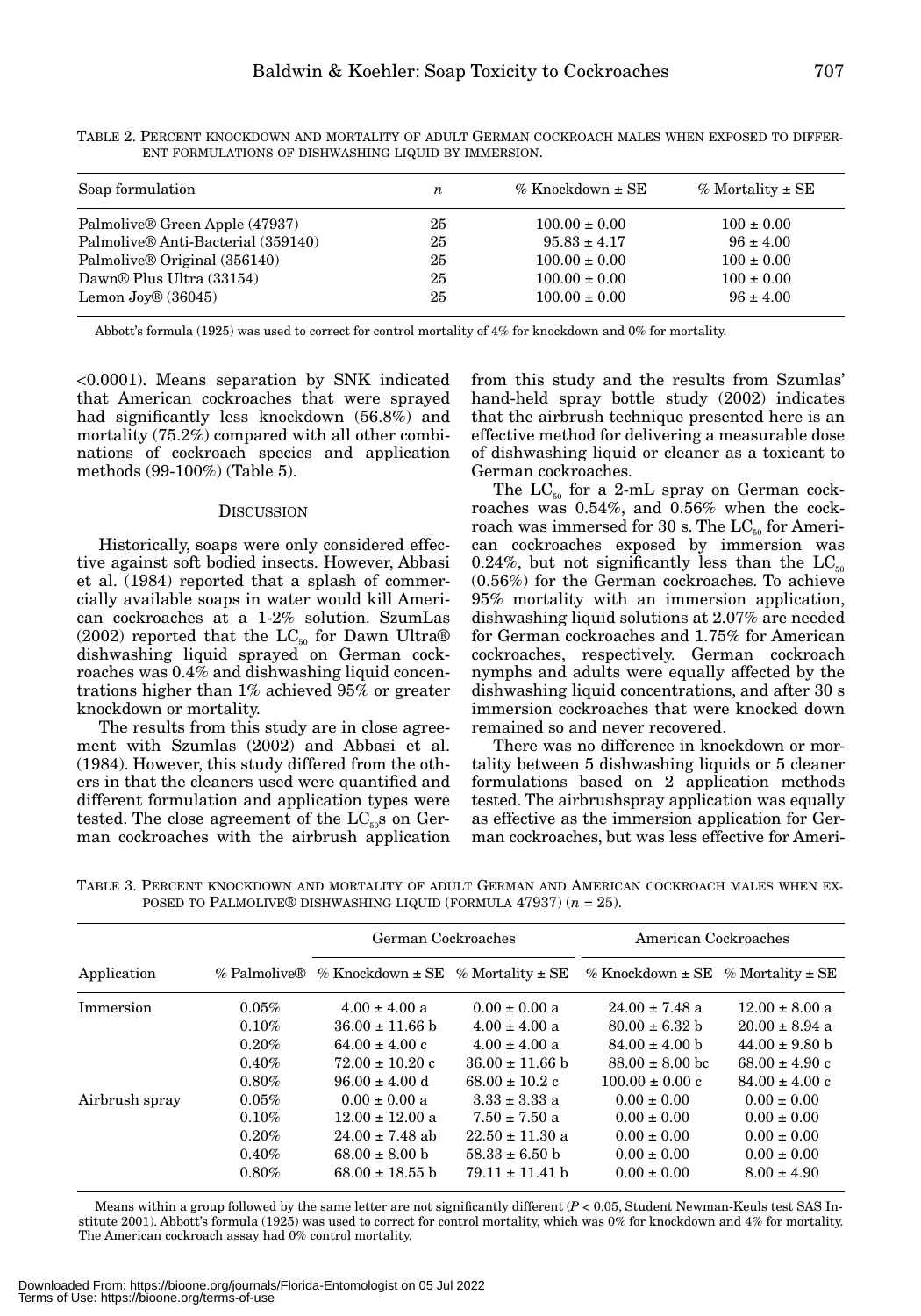|                    |                              | Knockdown                                |  |        |       | Mortality                       |                                                                                                                                                                                                                                                  |       |
|--------------------|------------------------------|------------------------------------------|--|--------|-------|---------------------------------|--------------------------------------------------------------------------------------------------------------------------------------------------------------------------------------------------------------------------------------------------|-------|
| Application        | <b>Species</b>               | <i>n</i> Slope $\pm$ SE KD <sub>s0</sub> |  | 95% CI | $x^2$ | $Slope \pm SE$ LC <sub>so</sub> | 95% CI                                                                                                                                                                                                                                           | $x^2$ |
| Spray<br>Immersion | German<br>German<br>American | $150\ 2.07 \pm 0.85$ -                   |  |        |       |                                 | $150\ 2.02 \pm 0.43\ 0.37\%$ 0.2675-0.5348 3.37 2.65 $\pm$ 0.49 0.54% 0.4162-0.7843 0.22<br>$150\ 2.35 \pm 0.37\ 0.17\% \ 0.1260 - 0.2158\ 4.42\ 2.89 \pm 0.57\ 0.56\% \ 0.4375 - 0.8010\ 2.03$<br>6.96 $1.90 \pm 0.32$ 0.24% 0.1758-5.3090 0.34 |       |

TABLE 4. TOXICITY OF PALMOLIVE® DISHWASHING LIQUID TO ADULT MALE GERMAN AND AMERICAN COCKROACHES WITH 2 APPLICATION TECHNIQUES.

 $KD_{50}$  is the concentration required to knockdown 50% of the test population and  $LC_{50}$  is the lethal concentration required to kill 50% of the test population. Significant differences determined by nonoverlap of the 95% confidence intervals (SAS Institute 2001).

can cockroaches. All cleaners tested achieved 92- 100% mortality for the German cockroaches by both the spray and immersion applications. As an immersion application, 100% mortality was achieved for the American cockroaches. The spray application was less effective for American cockroaches with some cleaners achieving only 38% mortality and others reaching 100% mortality.

Soap solutions act as contact insecticides and have no residual activity. The blend of fatty acid salts in commercially available formulations is proprietary information, but the soft soaps that make up these formulations are made of sodium or potassium fatty acid salts. A problem with using commercially available soaps is that the formulations often change. In fact, by the conclusion of this study, the Fantastik® Orange Action formulation had been replaced on the store shelves

with Fantastik® Lemon. Because of the rapid knockown to cockroaches, soaps and cleaners may act as nerve toxicants that result in paralysis and death of the insect. Other mode-of-action theories include spiracle blockage, cellular disruption, and cuticle desiccation (Olkowski et al. 1996; Puritch 1981; Ware 1994), but these modes of action would not result in such rapid death. Soap solutions, due to their low mammalian toxicity, have potential for use as a pest management options in sensitive environments such as occupied hospital rooms, in classrooms with children, and in daycare centers while children are present. Dishwashing liquid and household cleaners are readily available and are common items already found in the home. The results of this study indicate that different brands and formulations knocked-down and killed cockroaches equally ef-

|  | TABLE 5. PERCENT KNOCKDOWN AND MORTALITY OF ADULT GERMAN AND AMERICAN COCKROACH MALES WHEN EX- |  |  |  |  |  |
|--|------------------------------------------------------------------------------------------------|--|--|--|--|--|
|  | POSED TO HOUSEHOLD CLEANERS BY A SPRAY OR IMMERSION APPLICATION $(n = 25)$ .                   |  |  |  |  |  |

| <b>Species</b> | Application | Cleaner                              | $%$ Knockdown $\pm$ SE | $%$ Mortality $\pm$ SE |
|----------------|-------------|--------------------------------------|------------------------|------------------------|
| German         | Spray       | 409®                                 | $100 \pm 0.00$         | $100 \pm 0.00$         |
|                |             | Fantastik®                           | $100 \pm 0.00$         | $100 \pm 0.00$         |
|                |             | Fantastik® Orange Action             | $96 \pm 4.00$          | $100 \pm 0.00$         |
|                |             | Dawn® Power Dissolver (50%)          | $100 \pm 0.00$         | $96 \pm 4.00$          |
|                |             | Greased Lightning®                   | $100 \pm 0.00$         | $100 \pm 0.00$         |
| German         | Immersion   | 409®                                 | $100 \pm 0.00$         | $100 \pm 0.00$         |
|                |             | Fantastik®                           | $100 \pm 0.00$         | $100 \pm 0.00$         |
|                |             | Fantastik® Orange Action             | $100 \pm 0.00$         | $96 \pm 4.00$          |
|                |             | Dawn® Power Dissolver (50%)          | $100 \pm 0.00$         | $100 \pm 0.00$         |
|                |             | Greased Lightning®                   | $100 \pm 0.00$         | $100 \pm 0.00$         |
| American       | Spray       | 409®                                 | $60 \pm 18.97$         | $56 \pm 17.20$         |
|                |             | Fantastik®                           | $72 \pm 17.44$         | $92 \pm 4.90$          |
|                |             | Fantastik® Orange Action             | $48 \pm 19.60$         | $64 \pm 14.70$         |
|                |             | Dawn® Power Dissolver (50%)          | $32 \pm 10.20$         | $84 \pm 16.00$         |
|                |             | Greased Lightning®                   | $72 \pm 19.60$         | $80 \pm 20.00$         |
| American       | Immersion   | 409®                                 | $100 \pm 0.00$         | $100 \pm 0.00$         |
|                |             | Fantastik®                           | $100 \pm 0.00$         | $100 \pm 0.00$         |
|                |             | Fantastik <sup>®</sup> Orange Action | $100 \pm 0.00$         | $100 \pm 0.00$         |
|                |             | Dawn® Power Dissolver (50%)          | $100 \pm 0.00$         | $100 \pm 0.00$         |
|                |             | Greased Lightning®                   | $100 \pm 0.00$         | $100 \pm 0.00$         |

Downloaded From: https://bioone.org/journals/Florida-Entomologist on 05 Jul 2022 Terms of Use: https://bioone.org/terms-of-use